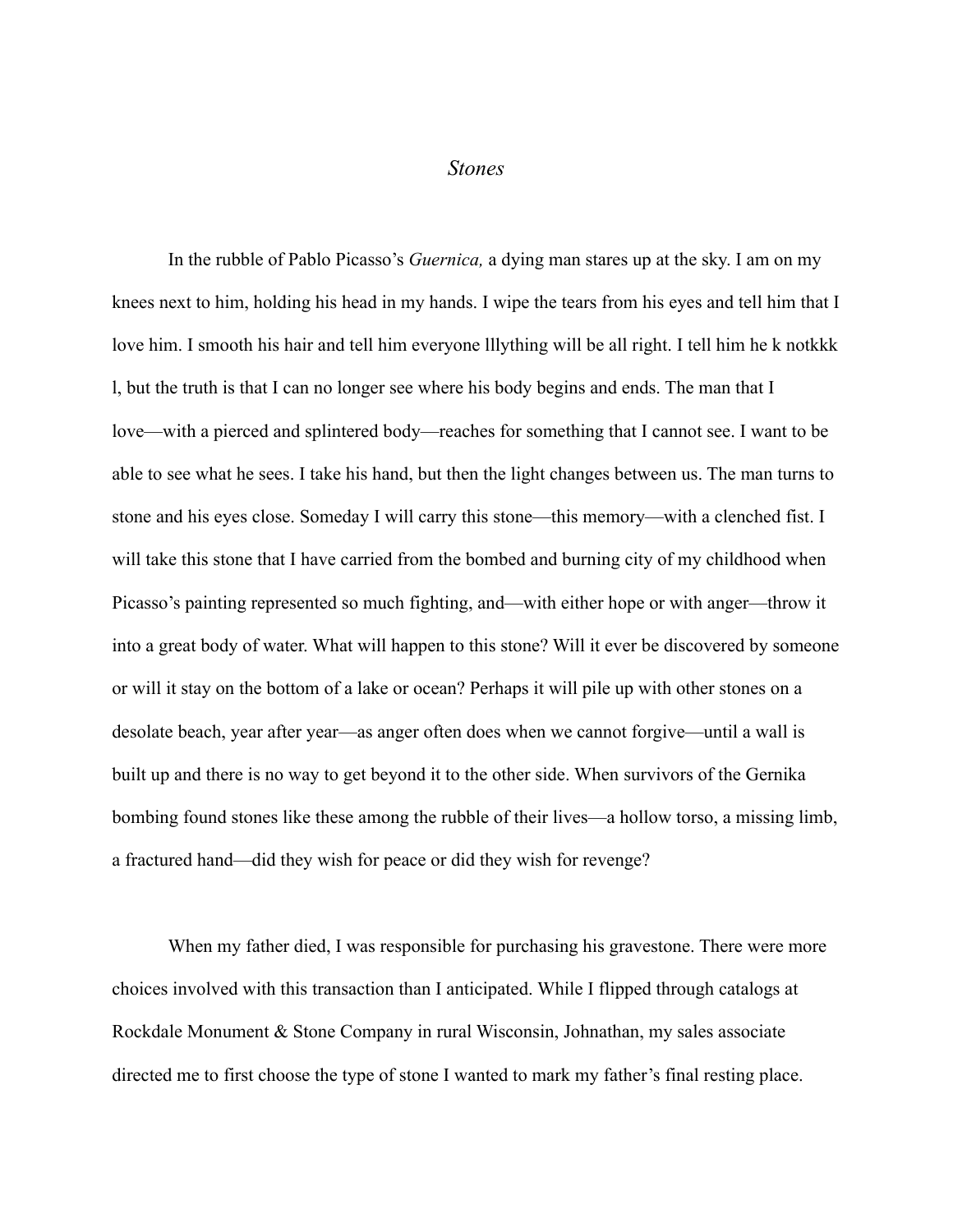Would I prefer granite, sandstone, marble, slate, or fieldstone? Did I want a stone with a solid color or one with multi-colored flecks? I also needed to consider the shape of the memorial. Did I want for my father a flat marker or an upright headstone? Perhaps he should have a ledger stone that would completely cover and lay flat against his grave, or even an ostentatious obelisk, one of those tall, four-sided column gravestones rising to a point at the tip. Would I need a beveled edge on the granite? Perhaps I wanted a polished stone surface or a rugged, rock-like finish. These normally easy choices completely overwhelmed me when I had to make a more important decision. Would I continue to be angry at my father or would I finally choose peace?

For the time being, however, at Rockdale Monument & Stone Company, I had to make a decision about something even more daunting than the particular size or material of my father's memorial. I had to choose how his name would appear on his gravestone. Even though my mother wanted a double memorial so that in the future she could be buried next to my father, she insisted—with great bitterness—that my father's last name *Prafke,* taken as her own in marriage, would not appear in bold capital letters across the top of the headstone. I had a difficult time convincing Johnathan of this deviation from tradition. The entire standard template needed to be redesigned, allowing for *David Marc Prafke* to be engraved on one side of the stone and *Carol Jean Prafke* to be engraved on the other side. Jonathan argued that the inscription would be needlessly redundant and not nearly as aesthetically pleasing to the eye. The stone might also not be wide enough to accommodate this unusual request. In the end, I finally convinced Jonathan to do what my mother had requested.

Years later, I realized that in denying the emphasis of my father's name *Prafke* on their gravestone—a name my mother had always hated because it represented so many things she could never forgive—in a small and subtle way, my mother would have the revenge that she so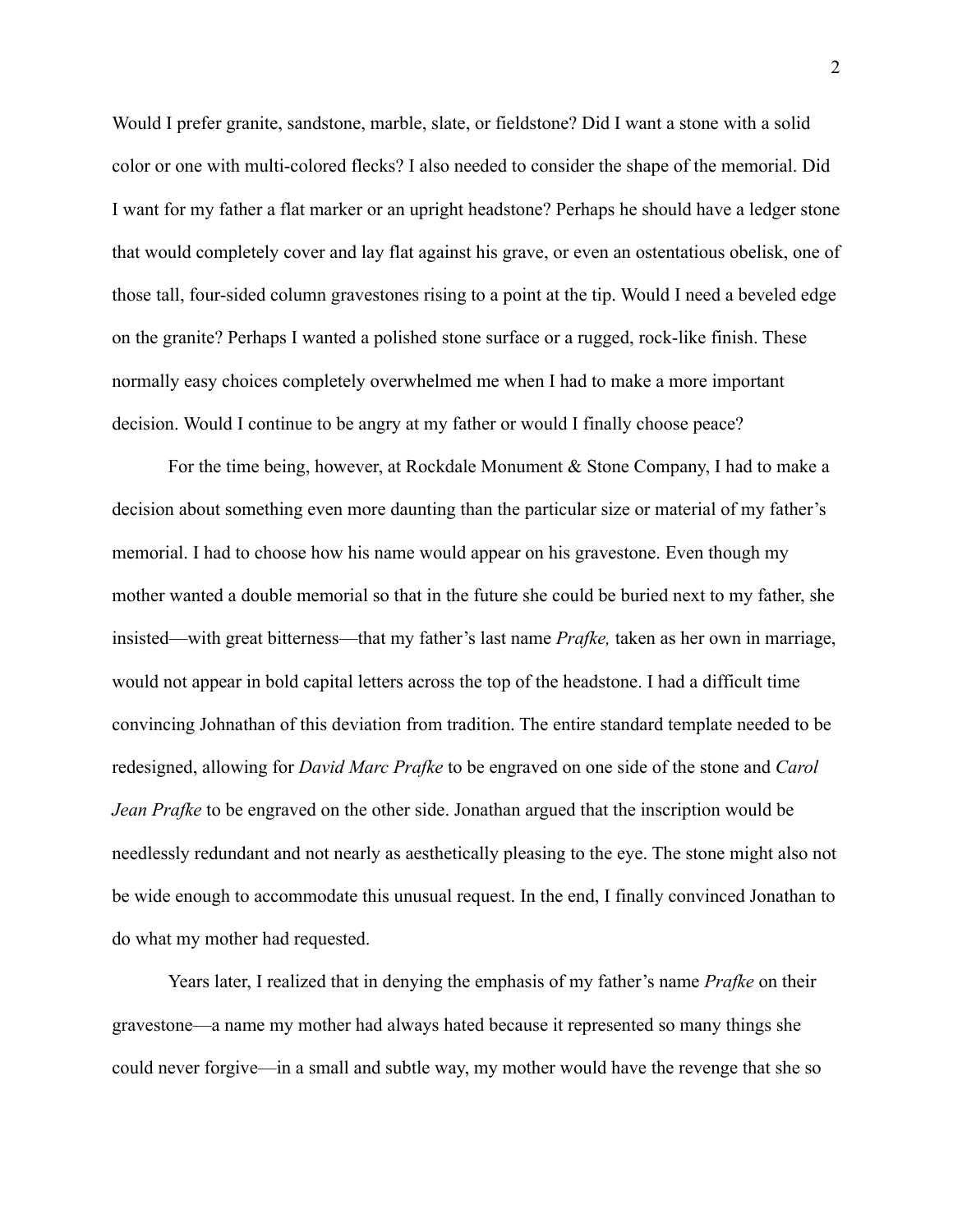desired. In death, she would finally escape my father's domination. If the truth of the matter, then, was that I also did not want to forgive my father, what choices were left to me? What choices do we have in life if we cannot forgive?

On April 26,1937, during the Spanish Civil War, the Basque city of Gernika was bombed by German and Italian aircraft as a show of support for a military revolt led by Francisco Franco against the Republican government. During the three-hour attack, the small town of Gernika was leveled to the ground by incendiary bombs. Internationally condemned as one of the first aerial attacks against innocent civilians, the event inspired Pablo Picasso to paint his masterpiece *Guernica*.

Many Basques were never given the dignity of a gravestone after the bombing of Gernika. Their gravestones were the stone and wooden walls of buildings in which they lived and loved, the red tile roofs that collapsed over their heads as they attempted to escape the low-flying German fighter planes sanctioned by Franciso Franco. Kaxtor Amunarriz, a survivor of the Gernika bombing who was interviewed by American sheep herder William L. Smallwood a few years before the death of Franco in 1975, recalls his attempt to dig through the stone rubble.

*From the plaza I went to a house that had collapsed and had buried the people who had taken refuge in the cellar. Fortunately, it had not yet started to burn. Some of the people outside knew where the entrance was located and we started working in that vicinity, lifting away the debris with our hands. I lifted a stone and I saw something familiar. Then I realized that it was part of a face. Quickly I cleaned off some of the debris. It was the*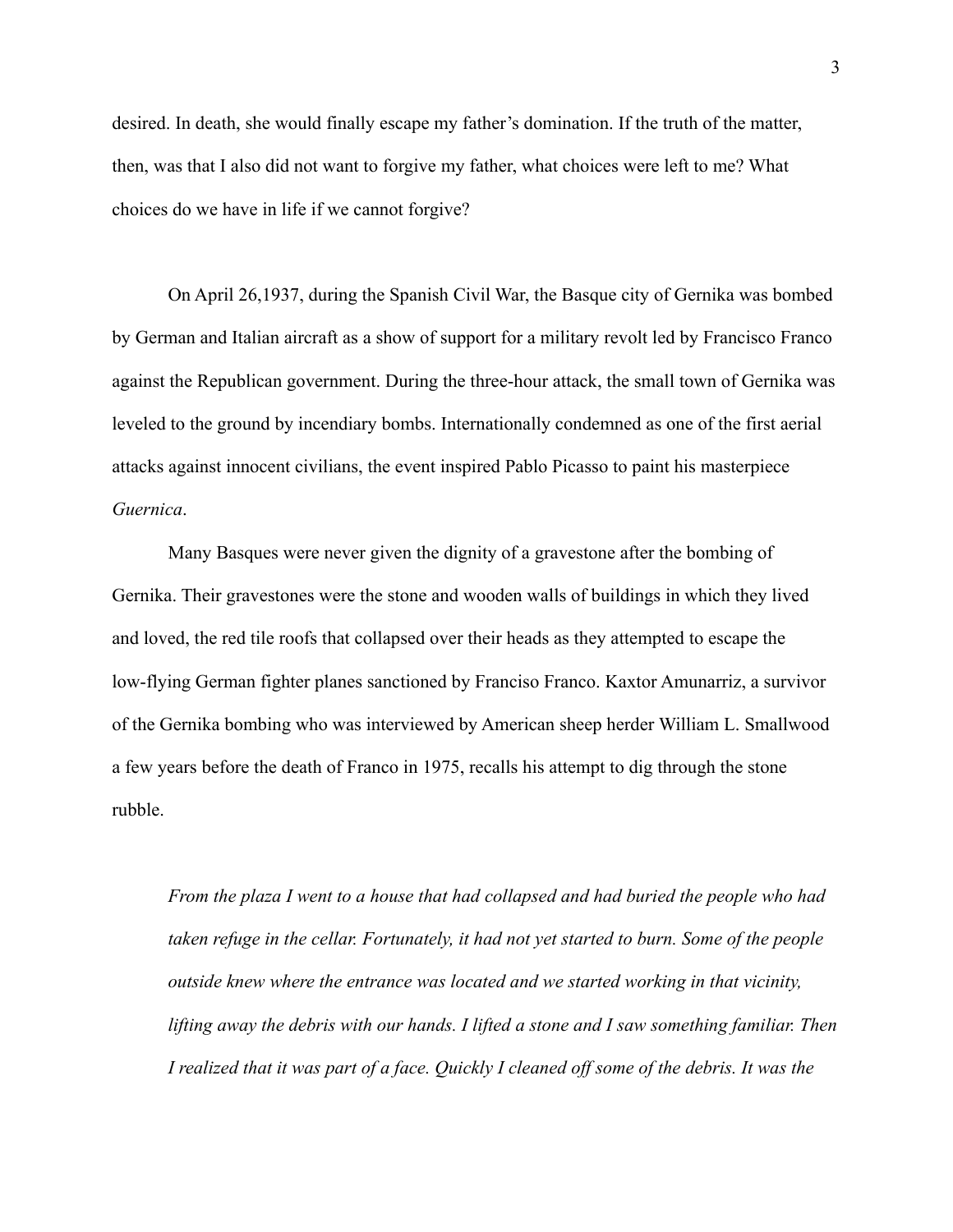*head of a man. I shouted for help. We began pulling the material off his body. I cleaned the dirt from his face. He was still breathing.*

Even when we manage to miraculously avoid death, rise from the rubble of our lives, and then also—unbelievably—embrace forgiveness, are we ever really able to overcome our fear? When my father died, my mother was very particular about my father's gravestone. She did not want a vertical monument visible from a distance. Instead, my mother insisted on a gravestone for my father—and herself—that was flat against the ground, fearing that if she had an upright gravestone, vandals would knock it down. My mother's reasoning for a flat gravestone was yet another manifestation of her debilitating anxiety. This anxiety eventually evolved into an irrational paranoia and obsessive compulsion that would not allow her to leave her house for months at a time, trapped under the rubble of her life. Perhaps these gravestone vandals my mother feared were like those glassy-eyed German Condor Legion pilots—themselves half-dead—in heavy, low-flying planes that dropped gray stone bombs on a peaceful city nestled between mountains. Without a doubt, though, these vandals my mother feared—the ones that would take a sledgehammer to her gravestone—were manifestations of my father who had an uncontrollable temper.

Stones were not always used to mark the final resting place of loved ones. Stones were once piled over graves in order to prevent the dead from haunting the living. My mother, who feared nameless vandals would destroy her gravestone, was haunted by ghosts. They were the dark and shapeless spirits of her twenty-two-year old brother who drowned in a boating accident and her sister who killed herself by drowning, much like how the writer Virginia Woolf—whose home had been bombed twice during World War II—filled her pockets with stones in 1941, and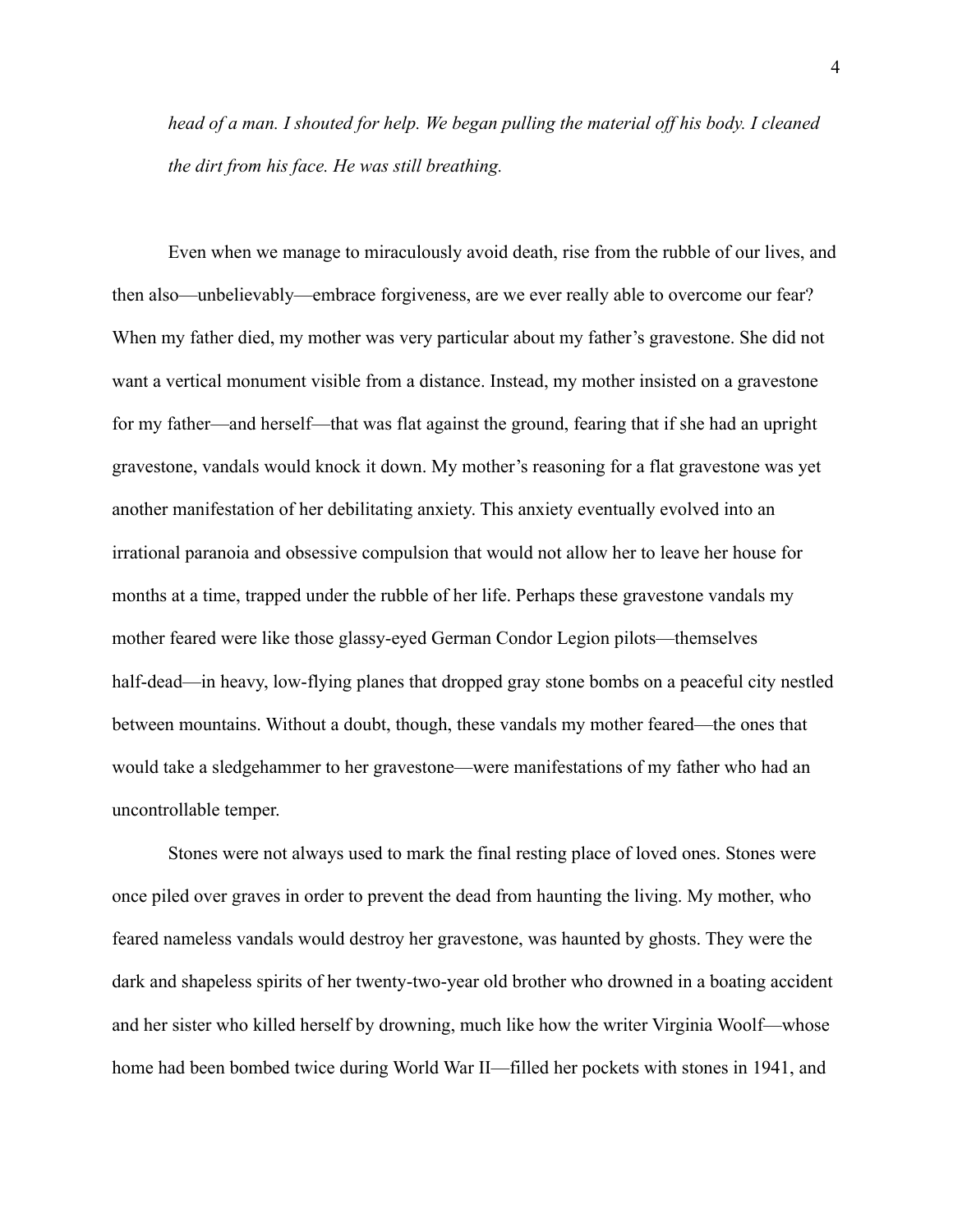walked into the River Ouse behind her house in England, never to return. My mother, the only survivor of three children, never really forgave herself for living.

As a child, I spent many days picking up stones in my yard. In the spring, when the ground was still soft from the melted snow, my father would hand me a bucket and tell me to pick up the small gray pebbles that—over the course of a long Wisconsin winter—his snowblower had thrown onto our yard when he was plowing our gravel driveway. Every year I dreaded this task. No sooner did I pick up one stone and throw it into my bucket, than I noticed another one in the grass. No matter how many stones I picked up and dropped in my bucket, there were always more in the grass. I continued to work, even when my knees were stained with mud, even when my fingers were numb from the cold. Every few hours I would drag a bucket full of stones to my father who would eye me with judgement—either I was too slow or too lazy—and silently yank the bucket from me. Staring off at some unachievable ideal on the horizon, he would heave the bucket over his shoulder and scatter the gravel—what I had so carefully collected—onto our long driveway. Then, just as silently, he would thrust the bucket back into my hands. I would always return to the grass—never exactly sure where to continue—and pick up more stones.

The seasons changed. The years passed in silence. I grew older and my father remained angry. I continued to pick up stones and he continued to throw them back to the ground. In this endless cycle of always returning to my father for approval, I was never good enough, despite all the stones I picked up, despite my frozen fingers and stained knees. He was always so angry. Years later, after I had grown up and left home, there was no one to pick up the stones in my father's yard, but for some reason this no longer seemed to matter to him. When I began visiting my parents less and less frequently, my father would often stand in his driveway with tears in his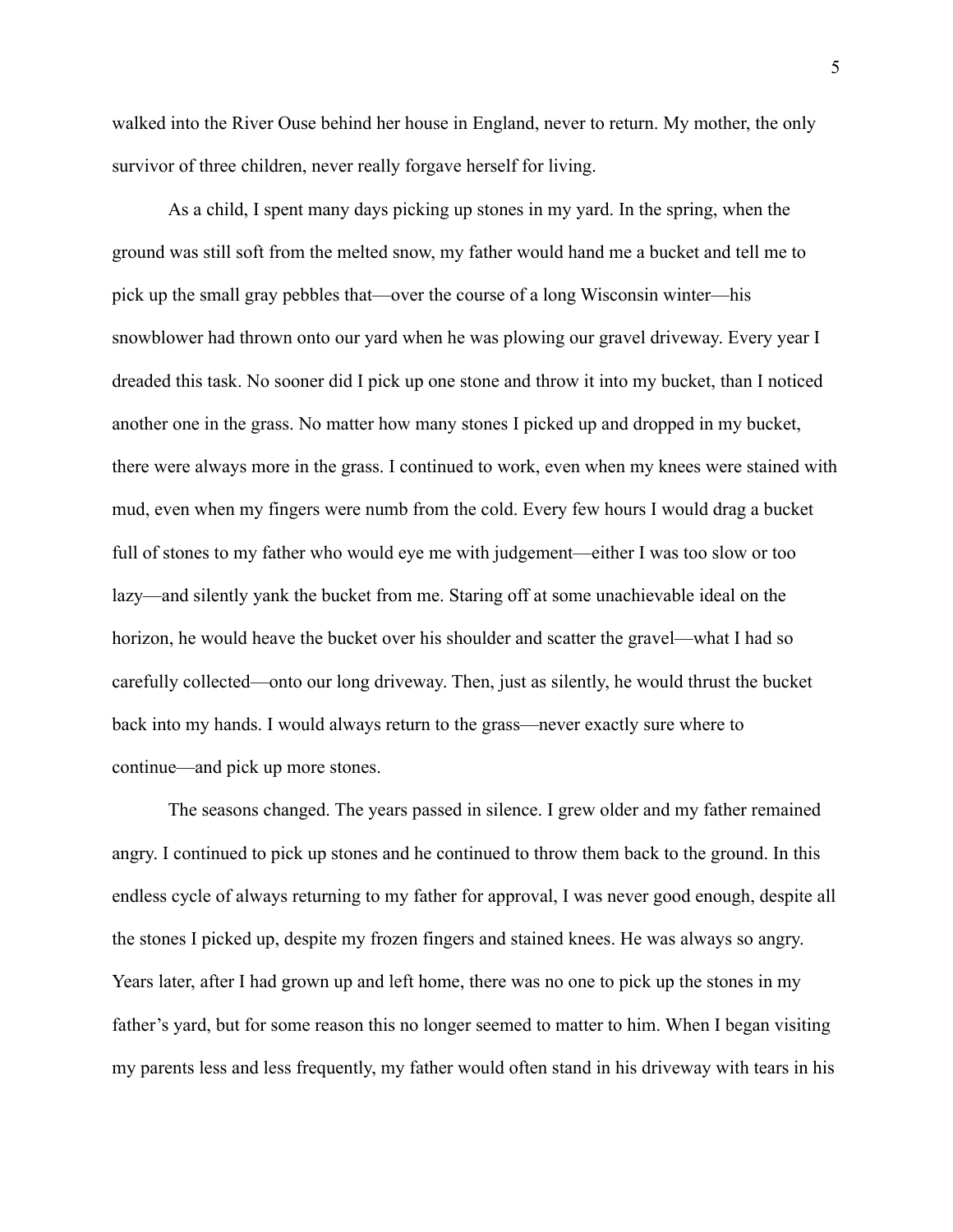eyes as I was about to leave. His hair had receded and his teeth yellowed. He walked more carefully and his shoulders slumped ever so slightly. Each time my father stood in his driveway to say good-bye to me, he mostly likely stood on stones that I had worked so hard to pick up for him as a child, stones that were now so worn and pressed deep into the ground that they would never be removed by either one of us. I often wonder what pain was so deeply embedded in him that it brought tears to his eyes.

Many years later, when my father was in recovery after an operation on his kidneys, the surgeon walked up to me in the waiting room and with purposeful drama—as if irritated at his inconvenience—slammed down a clear plastic container on the table in front of me. It was filled to the top with small stones that the doctor had painstakingly removed from my father's kidneys. These kidney stones that my father had collected in his body throughout the course of his life had never eroded like anger usually does with time, temperance, and humility. Instead the stones had multiplied and grown inside him—the shapes irregular and sharp—grinding and rolling grievances until they caused my father such excruciating pain that he needed emergency care. The stones grew until they were simply too heavy for him to carry. The surgeon told me that he had never seen so many stones in one human body.

I don't know why my father was angry. I do know that his anger was like those kidney stones—both irregular and sharp—grinding and rolling inside him until it caused him such pain that he lashed out at everyone around him. Ruth Prafke—my father's mother whom he had estranged for most of my life—often left messages on our answering machine, saying that she was praying for our family. When I was a child, I remember our neighbors hated my father so much that when they were replacing the siding on their house, they spray painted in bright red letters the word *asshole* and an arrow that pointed to our property. Years later, when I was a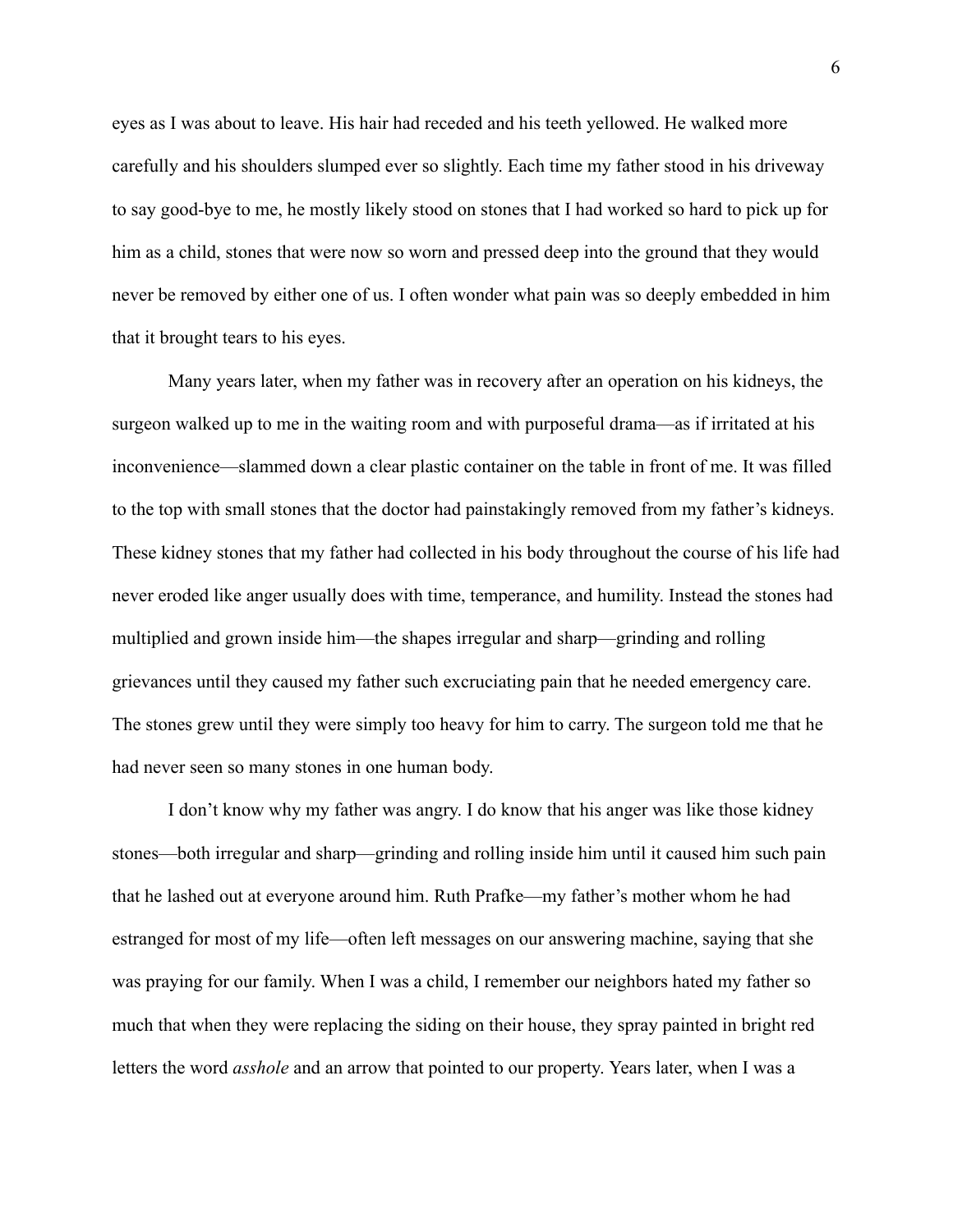teenager, my father's electrical union employer demoted him and reduced his pay in response to his uncontrollable temper at work. Even a member of my father's military unit once quietly pulled my mother aside at a government function, and—perhaps concerned with my mother's safety—admitted that he could not understand how she tolerated my father's behavior. Later in life, when my father was no longer able to care for himself and the long-term care facility where he resided was about to close due to lack of government funding, I was unable to find another nursing home willing to take him because he struck nurses across the face. Not until he was near death—unconscious and posing no risk of assault—was anyone willing to give him a bed for the final few weeks of his life.

This was, however, all still in the future. For now, in the hospital waiting room, I stared at my father's kidney stones—the rubble of his life in a small plastic vial—and grasped for some sort of context with which I could make sense of the world. Little did I know that the physiological trauma of this surgery would be the beginning of the end of my father's memory—if memory can be considered the container of one's experience—when, after recovery, he was no longer able to remember what he had said minutes earlier, such as details of the warm spring weather and how all the snow in the yard had nearly melted. In time, my father was no longer able to complete a series of steps, such as starting his snowblower by setting the choke, increasing the throttle, turning on the flow of fuel, and igniting the engine. Eventually, he would no longer remember that I was his daughter who had once tried so hard to please him with a pail of stones. I wonder what is worse in life, not being able to remember, or—in my situation—not being able to forget.

Perhaps this endless cycle of carrying and throwing stones—of moving through life filled with either hope or despair, anger or forgiveness—is larger than my understanding. The last great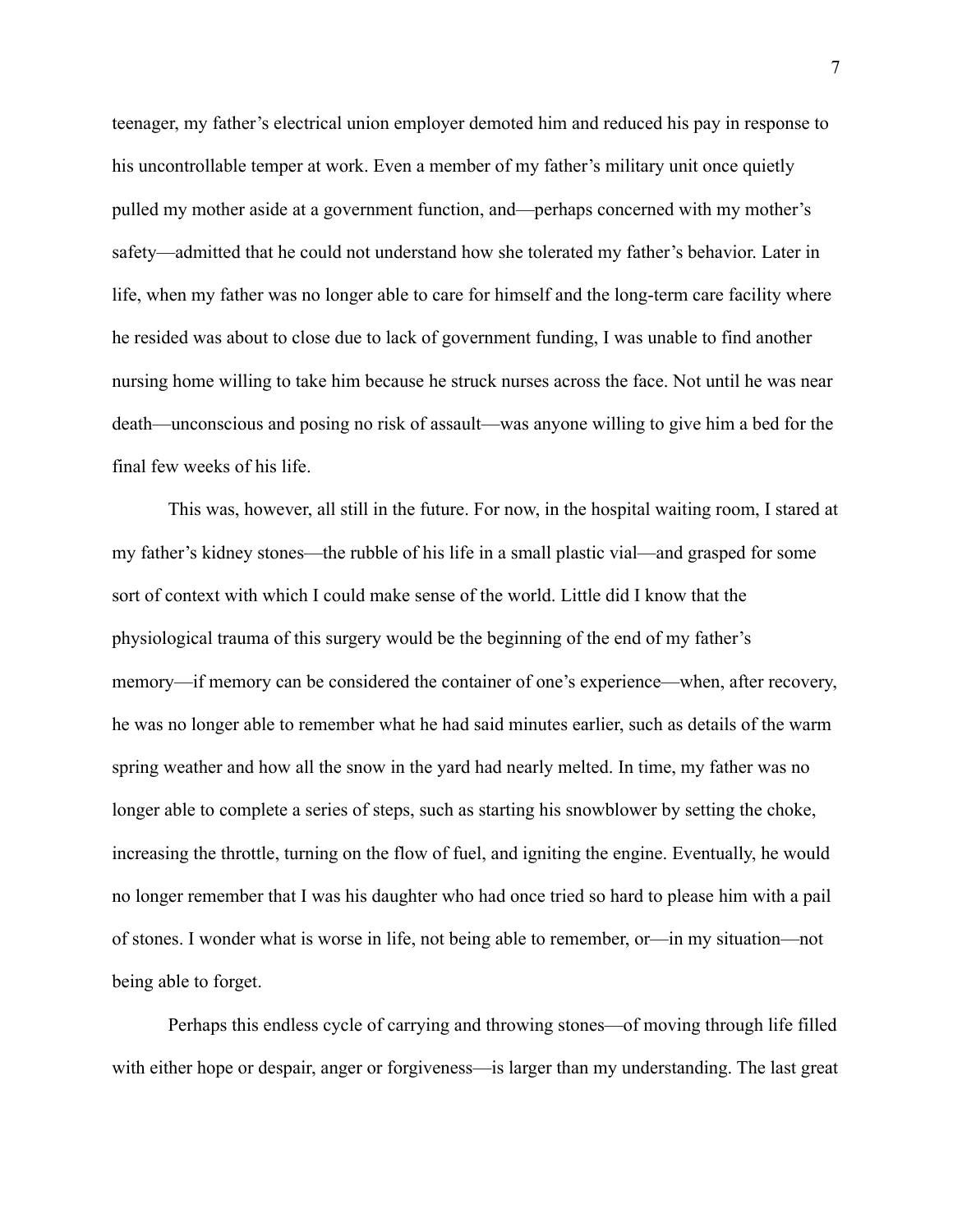Wisconsin ice age retreated from my childhood home a little over 10,000 years ago, leaving behind enormous ridges of unsorted gravel, sand, and boulders that were carried by glaciers, those great continental sheets of ice. Some of these stone deposits are only ten feet high, while others rise 250 to 300 feet over the land. These ridges are called the Kettle Moraine in southeastern Wisconsin. Created over thousands of years by advancing and receding glaciers, these beautiful rolling hills shaped my vision of the world. As a child, I learned from the landscape around me that it is possible for time to be both slow and fast, that small choices can lead to dramatic changes over the course of a life.

And yet all the stone rubble of Gernika was created in a mere three hours of relentless bombing one afternoon in 1937—time both slow and fast for those Basques who experienced a suddenly changed landscape—an annihilation—both external and internal for those who understand the effects of war. Survivors spent months painstaking removing stone rubble to find the dead—their lovers, their children, their mothers and their fathers. Survivors then spent the remainder of their lives painstakingly removing the stone rubble from their memory. Perhaps there were even angry and fearful survivors of the Gernika bombing who spent the remainder of their lives using these same stones to build up walls around themselves. Regardless of our circumstances—no one who lives can escape tragedy—we are all, in some way, burdened with the stones we carry. Do we then choose to throw our stones in anger—casting judgement on others—or do we let go of our stones with hope and set to work at easing the burden of those who cannot let go of the heavy weight they carry? These are questions that I must continually answer for myself as I bear the memory of my father.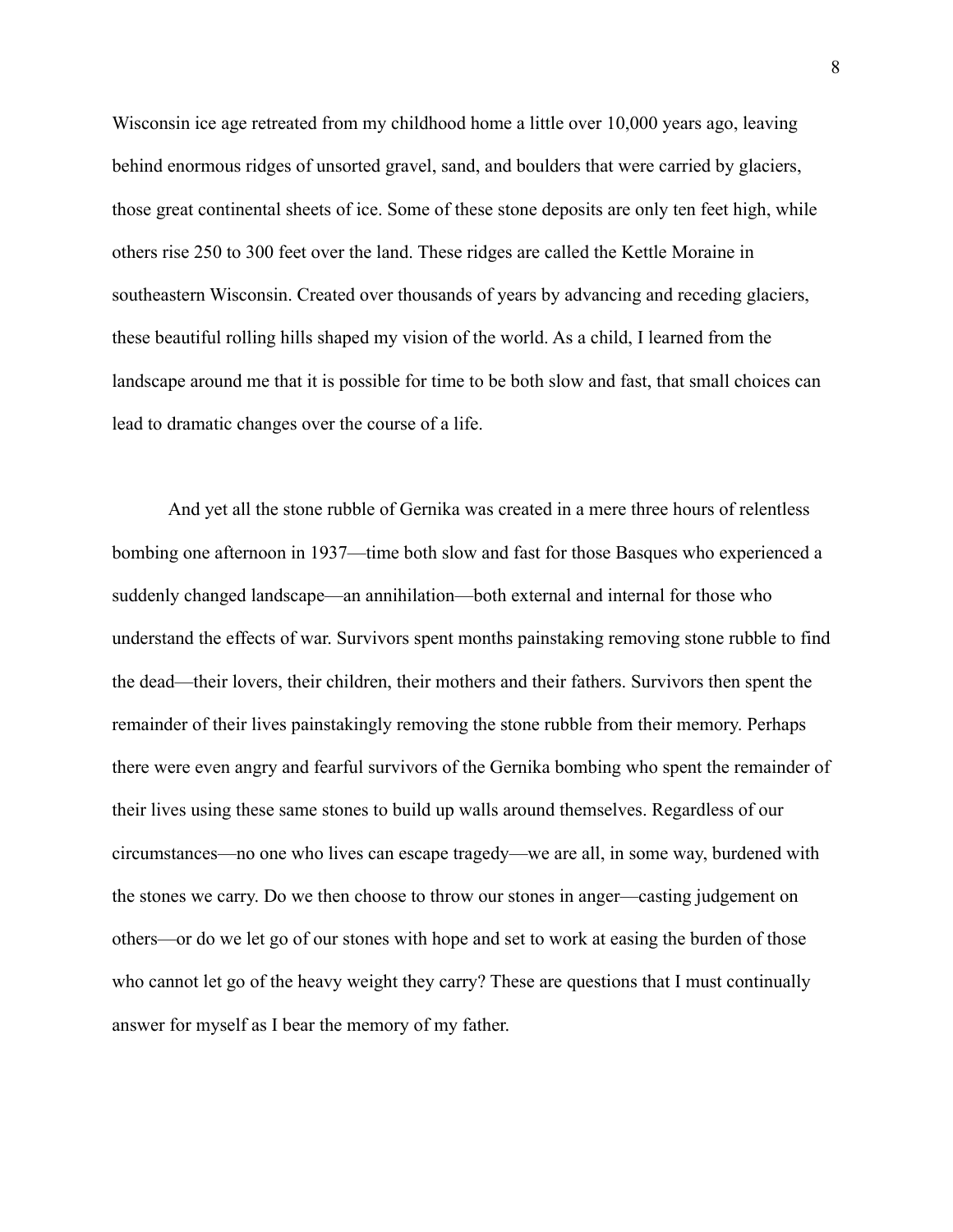Where is this place of peace and forgiveness, then, that we reach for in our dreams? Is it a real country of stone borders—of limitations and divisions—or is it a home that transcends both time and space, a forgotten county that already exists in all of us? Joseba Sarrionandia, the Basque poet who was imprisoned and tortured by the Spanish state for his role in ETA, an armed Basque nationist organization that once fought for independence from Spain, wrote the following poem "Stone and Country" in homage to the poet Gabriel Aresti. Sarrionnandia uses the metaphor of stone to illustrate the Basque desire for a free and independent country that still remains—to this day—a dream. Perhaps, though, one might also read the poem at a different level, one of transcendence that moves beyond our understanding of physical and cultural limitations. Perhaps as humans we all search for a similar country that is beyond our reach, an internal landscape of peace.

*There is a corner in the world (we didn't choose it before we were born) that we regard as our country. And the whole world is ours if our country is ours. But we put our wet stones in pockets with holes.*

*Although we made the effort, what we did was not always what we should have done, the dead and the distances gradually increased, and the world, that is six thousand time bigger than our country, is riven by boundary stones.*

*At the frontier, if the customs officer Henry Rousseau asks where we're from and where we're going we show him our wet stones, because we do have stones: "Can you see this stone, this pebble? this was our home…"*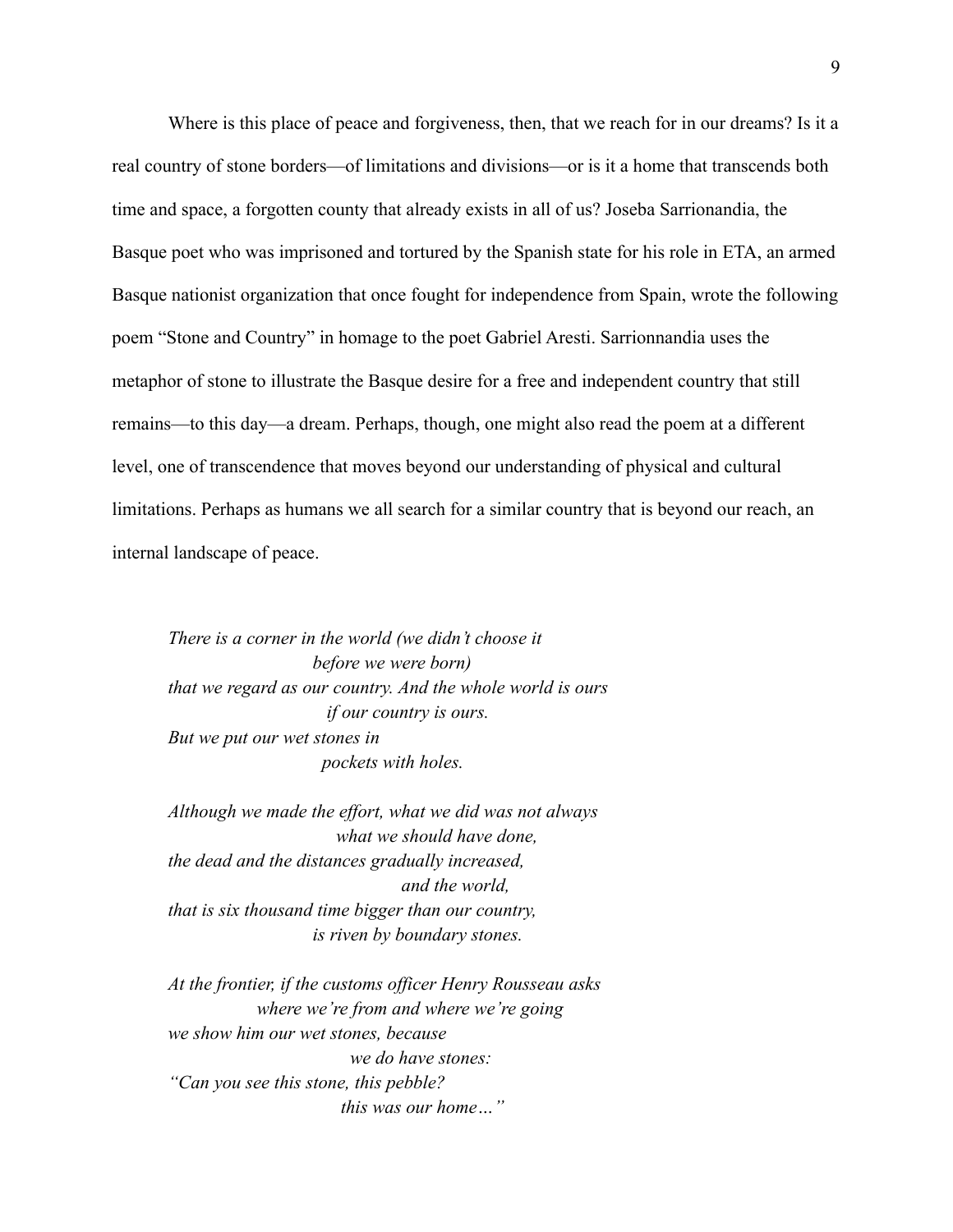*Nowhere are we surveyors, cartographers of a nonexistent country. Our todays have filled up with yesterdays, we walk in search of our own feet. Do you remember that ancient native land we lost?*

*We have stones but we have no country. We have stones in our pockets with holes, but nowhere will be build a house that lasts forever. Are stones more beautiful set in a wall?*

Whether these stones in our lives—the ones we put in our pockets with holes—are the stones collected by a little girl wanting to please her father, the stones settling in the kidneys of an aging man, a flat gravestone protected from vandals, or the stone rubble of a small Basque town after a relentless air raid bombing, these are the stones that shape our lives for better or worse. What we do with these stones is up to us. Do we use these stones to build walls and mark the borders of countries or do we lovingly mark the graves of our angry fathers and wish for peace? Do we make a wish by tossing these stones into the ocean or do we continue to carry—with anger and resentment—the stone rubble of our tragedies?

Picasso's *Guernica* represents the tragedies of war in 1937—perhaps even the tragedies of life—but also the redemption of peace. In the rubble of Picasso's fragmented Cubism, a soldier has fallen. The dying man stares up at the stars with a face of stone. I am on my knees holding his head in my hands and smoothing the hair from his face. I remove the broken sword from his hand and replace it with a white flower. I tell him to stop fighting. Now it is the year 2018. My father has fallen and broken his hip on uneven landscaping stones in his yard, an accident that will lead to his death. I wipe the tears from my father's eyes and tell him that I love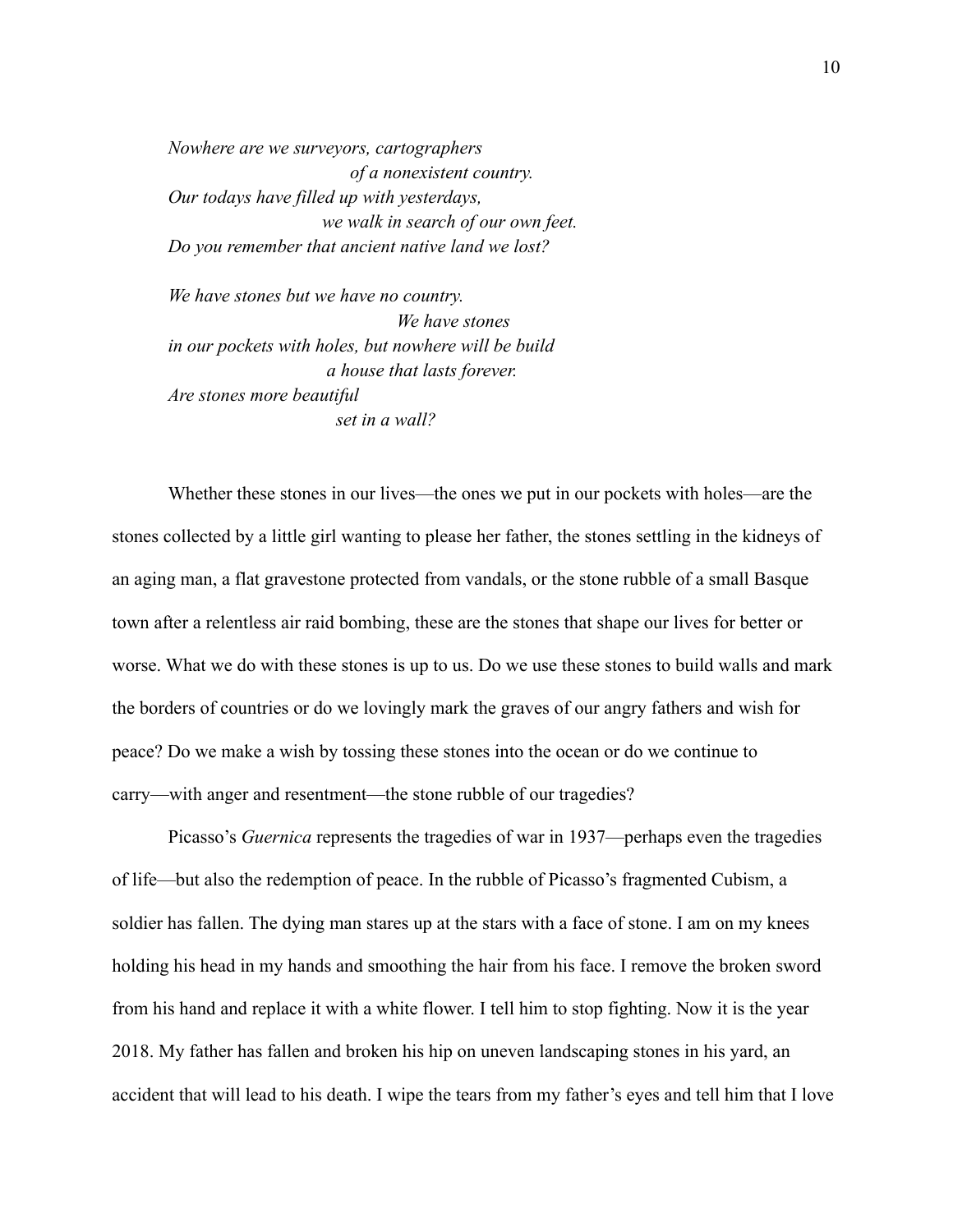him. I remove the stone from his hand and replace it with a white flower. I tell him to stop fighting.

I tell my father that everything will be all right as he lay dying in a bed that no one wants to give him. I tell him everything will be all right as they lower his casket into a waiting grave. Everywhere I look across the silent cemetery, there are gravestones, some small and some large, some tilted with age and some decorated with wreaths. If I could, I would clear the field of these stones, Father. In the spring I would carry these stones away with my frozen fingers. I would drag them away on my soiled knees. I would do this, Father, even though I know I will find no survivors. When the light changes and a cloud passes over the field, I turn back to my father's open grave. Along the edge, there are a few small stones covered in mud, nestled within clumps of grass. I pry them from the dirt and throw them on my father's coffin in the ground.